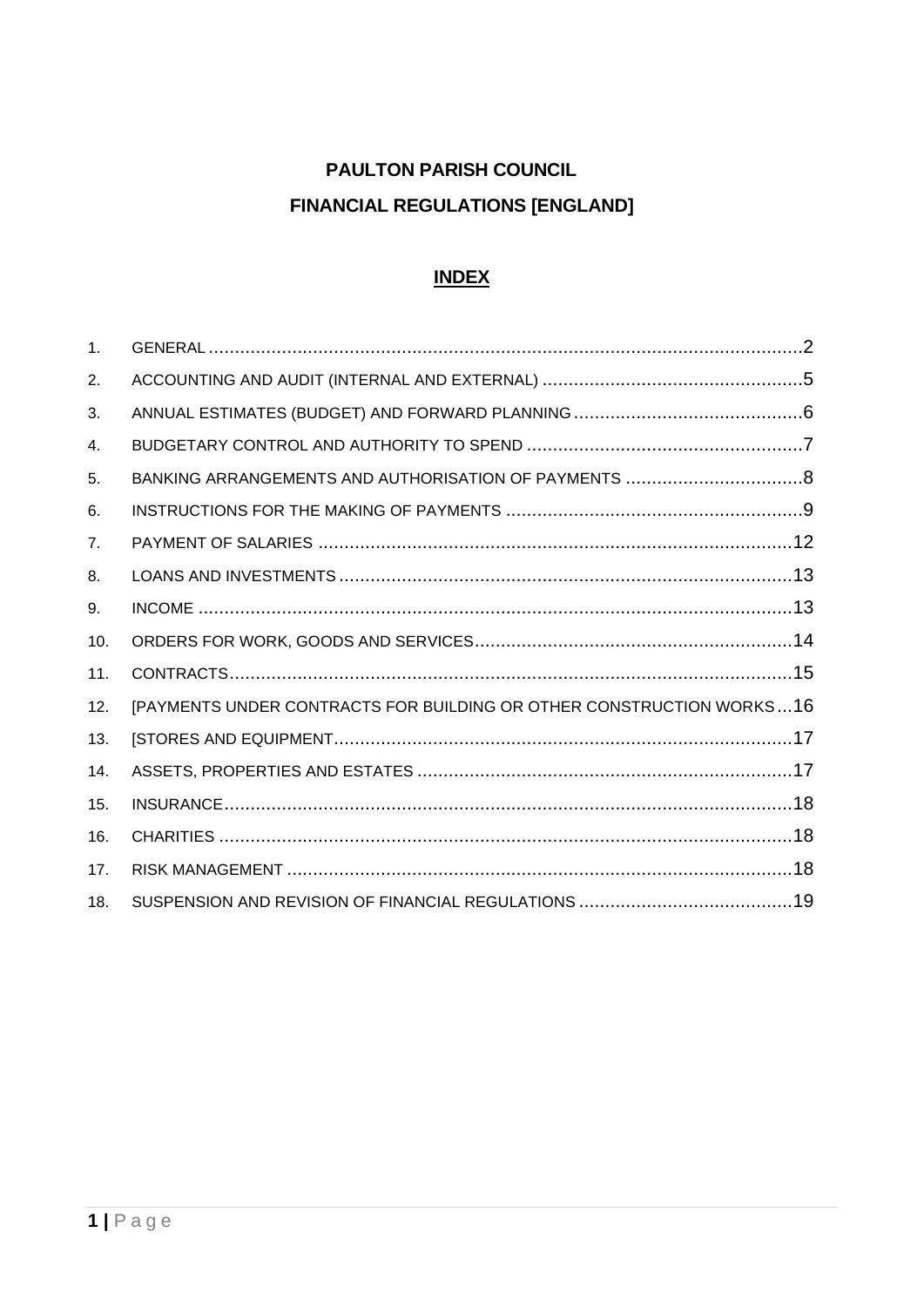**These Financial Regulations were reviewed by the Council on the 21st June 2022**

# <span id="page-1-0"></span>**1. GENERAL**

- 1.1. These financial regulations govern the conduct of financial management by the council and may only be amended or varied by resolution of the council. Financial regulations are one of the council's three governing policy documents providing procedural guidance for members and officers. Financial regulations must be observed in conjunction with the council's standing orders<sup>1</sup> and any individual financial regulations relating to contracts.
- 1.2. The council is responsible in law for ensuring that its financial management is adequate and effective and that the council has a sound system of internal control which facilitates the effective exercise of the council's functions, including arrangements for the management of risk.
- 1.3. The council's accounting control systems must include measures:
	- for the timely production of accounts:
	- that provide for the safe and efficient safeguarding of public money;
	- to prevent and detect inaccuracy and fraud; and
	- identifying the duties of officers.
- 1.4. These financial regulations demonstrate how the council meets these responsibilities and requirements.
- 1.5. At least once a year, prior to approving the Annual Governance Statement, the council must review the effectiveness of its system of internal control which shall be in accordance with proper practices.
- 1.6. Deliberate or wilful breach of these Regulations by an employee may give rise to disciplinary proceedings.
- 1.7. Members of Council are expected to follow the instructions within these Regulations and not to entice employees to breach them. Failure to follow instructions within these Regulations brings the office of councillor into disrepute.
- 1.8. The Responsible Financial Officer (RFO) holds a statutory office to be appointed by the council.
- 1.9. The RFO;
	- acts under the policy direction of the council;

<sup>1</sup> Model standing orders for councils are available in Local Councils Explained © 2013 National Association of Local Councils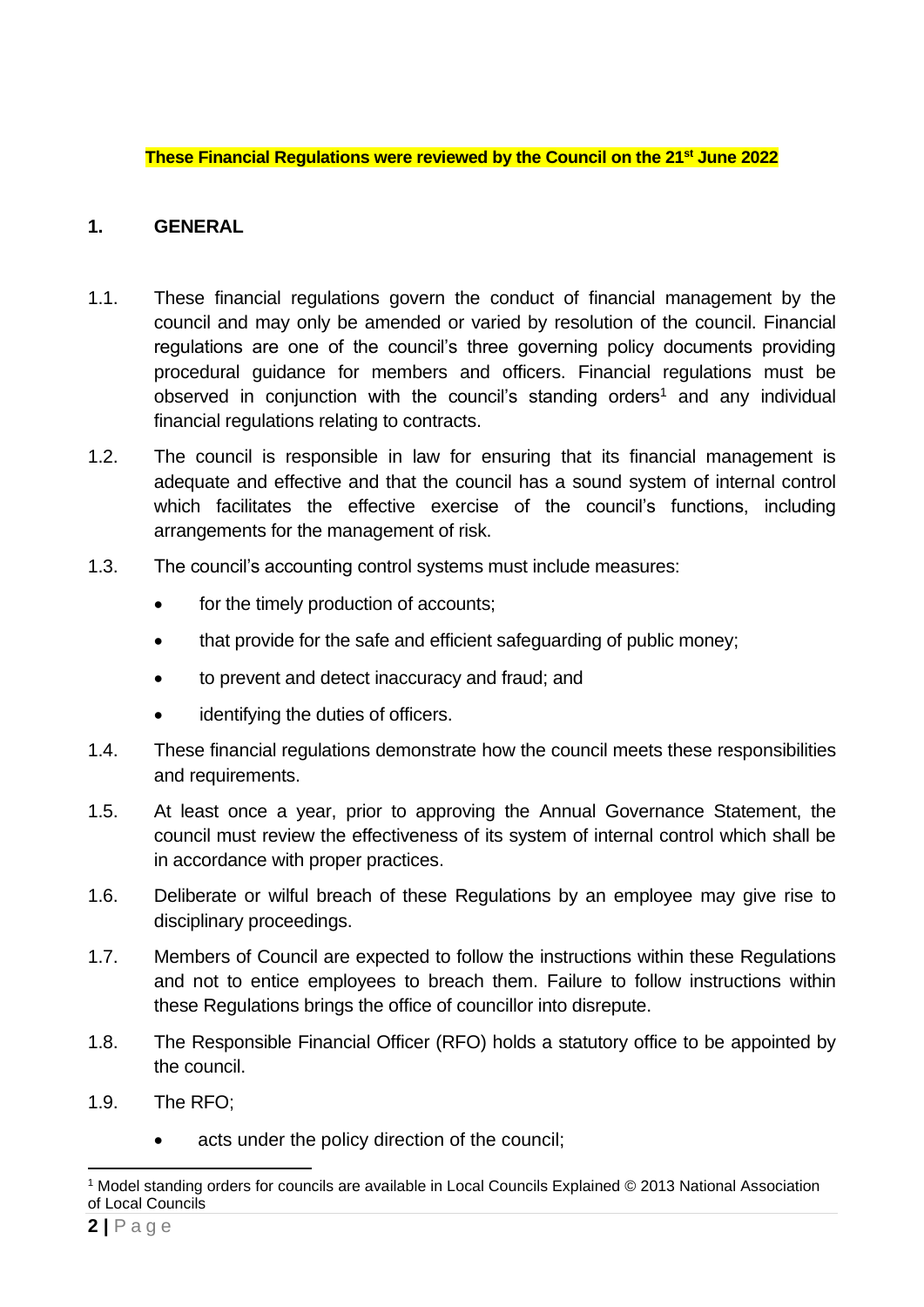- administers the council's financial affairs in accordance with all Acts, Regulations and proper practices;
- determines on behalf of the council its accounting records and accounting control systems;
- ensures the accounting control systems are observed;
- maintains the accounting records of the council up to date in accordance with proper practices;
- assists the council to secure economy, efficiency and effectiveness in the use of its resources; and
- produces financial management information as required by the council.
- 1.10. The accounting records determined by the RFO shall be sufficient to show and explain the council's transactions and to enable the RFO to ensure that any income and expenditure account and statement of balances, or record of receipts and payments and additional information, as the case may be, or management information prepared for the council from time to time comply with the Accounts and Audit Regulations.
- 1.11. The accounting records determined by the RFO shall in particular contain:
	- entries from day to day of all sums of money received and expended by the council and the matters to which the income and expenditure or receipts and payments account relate;
	- a record of the assets and liabilities of the council; and
	- wherever relevant, a record of the council's income and expenditure in relation to claims made, or to be made, for any contribution, grant or subsidy.
- 1.12. The accounting control systems determined by the RFO shall include:
	- procedures to ensure that the financial transactions of the council are recorded as soon as reasonably practicable and as accurately and reasonably as possible;
	- procedures to enable the prevention and detection of inaccuracies and fraud and the ability to reconstruct any lost records;
	- identification of the duties of officers dealing with financial transactions and division of responsibilities of those officers in relation to significant transactions;
	- procedures to ensure that uncollectable amounts, including any bad debts are not submitted to the council for approval to be written off except with the approval of the RFO and that the approvals are shown in the accounting records; and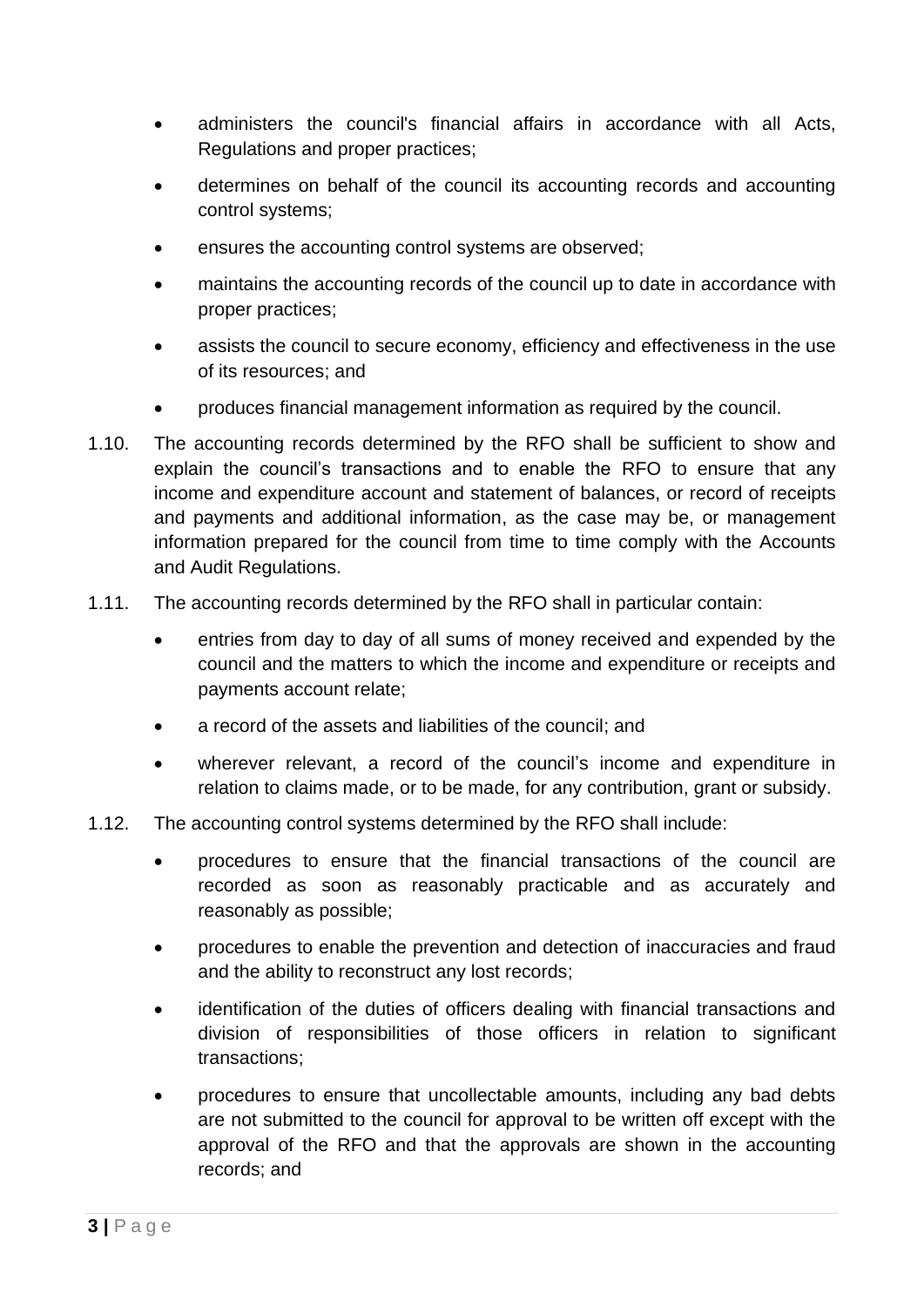- measures to ensure that risk is properly managed.
- 1.13. The council is not empowered by these Regulations or otherwise to delegate certain specified decisions. In particular any decision regarding:
	- setting the final budget or the precept (council tax requirement);
	- approving accounting statements;
	- approving an annual governance statement;
	- borrowing;
	- writing off bad debts:
	- declaring eligibility for the General Power of Competence; and
	- addressing recommendations in any report from the internal or external auditors,

shall be a matter for the full council only.

- 1.14. In addition the council must:
	- determine and keep under regular review the bank mandate for all council bank accounts;
	- approve any grant or a single commitment in excess of £5,000; and
	- in respect of the annual salary for any employee have regard to recommendations about annual salaries of employees made by the relevant committee in accordance with its terms of reference.
- 1.15. In these financial regulations, references to the Accounts and Audit Regulations or 'the regulations' shall mean the regulations issued under the provisions of section 27 of the Audit Commission Act 1998, or any superseding legislation, and then in force unless otherwise specified.

<span id="page-3-0"></span>In these financial regulations the term 'proper practice' or 'proper practices' shall refer to guidance issued in Governance *and Accountability for Local Councils - a Practitioners' Guide (England)* issued by the Joint Practitioners Advisory Group (JPAG), available from the websites of NALC and the Society for Local Council Clerks (SLCC).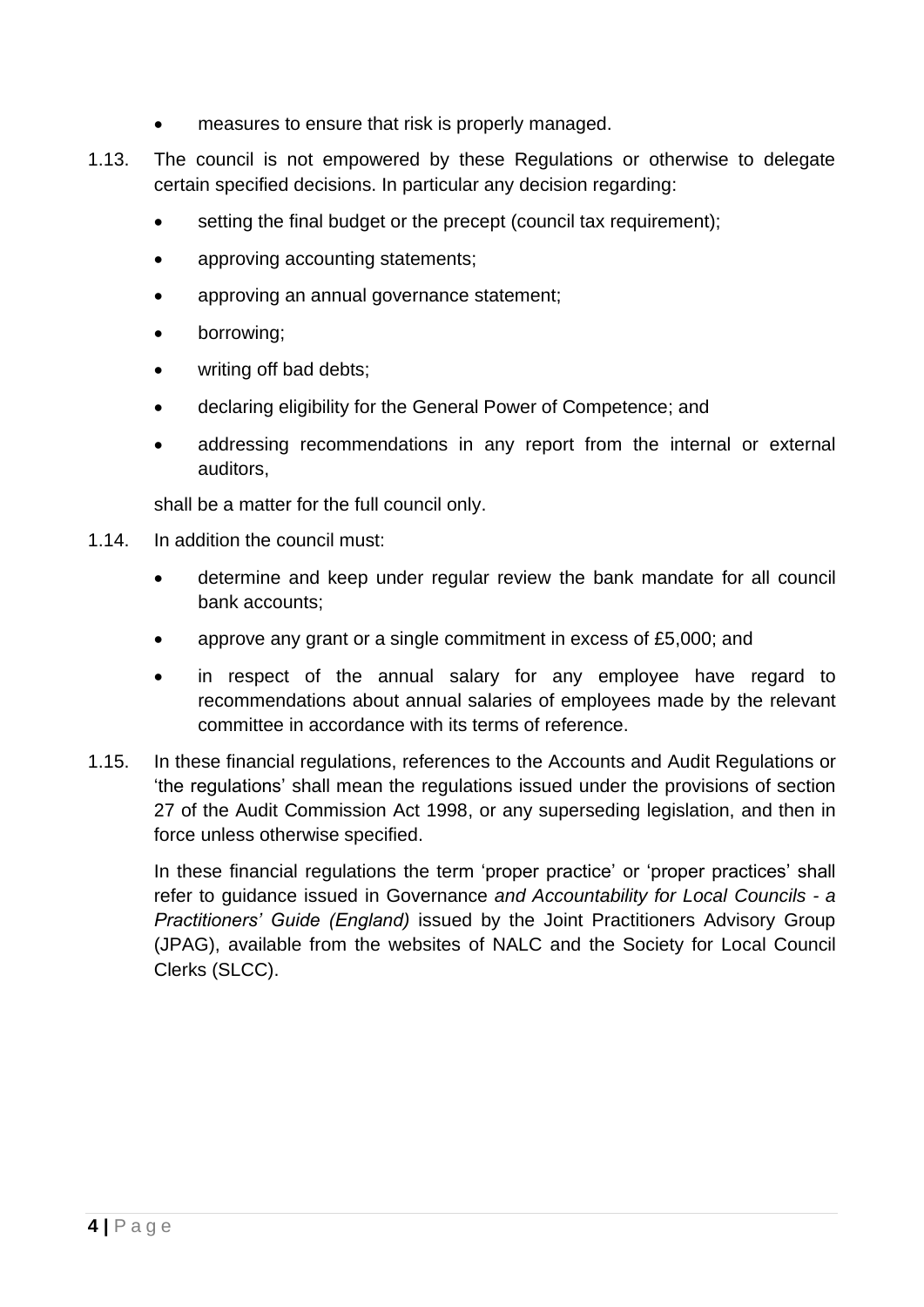## **2. ACCOUNTING AND AUDIT (INTERNAL AND EXTERNAL)**

- 2.1. All accounting procedures and financial records of the council shall be determined by the RFO in accordance with the Accounts and Audit Regulations, appropriate guidance and proper practices.
- 2.2. On a regular basis, at least once in each quarter, and at each financial year end, a member other than the chairman or cheque signatory, shall be appointed to verify bank reconciliations (for all accounts) produced by the RFO. The member shall sign the reconciliations and the original bank statements (or similar document) as evidence of verification. This activity shall on conclusion be reported, including any exceptions, to and noted by the council.
- 2.3. The RFO shall complete the annual statement of accounts, annual report, and any related documents of the council contained in the Annual Return (as specified in proper practices) as soon as practicable after the end of the financial year and having certified the accounts shall submit them and report thereon to the council within the timescales set by the Accounts and Audit Regulations.
- 2.4. The council shall ensure that there is an adequate and effective system of internal audit of its accounting records, and of its system of internal control in accordance with proper practices. Any officer or member of the council shall make available such documents and records as appear to the council to be necessary for the purpose of the audit and shall, as directed by the council, supply the RFO, internal auditor, or external auditor with such information and explanation as the council considers necessary for that purpose.
- 2.5. The internal auditor shall be appointed by and shall carry out the work in relation to internal controls required by the council in accordance with proper practices.
- 2.6. The internal auditor shall:
	- be competent and independent of the financial operations of the council;
	- report to council in writing, or in person, on a regular basis with a minimum of one annual written report during each financial year;
	- to demonstrate competence, objectivity and independence, be free from any actual or perceived conflicts of interest, including those arising from family relationships; and
	- have no involvement in the financial decision making, management or control of the council.
- 2.7. Internal or external auditors may not under any circumstances:
	- perform any operational duties for the council;
	- initiate or approve accounting transactions; or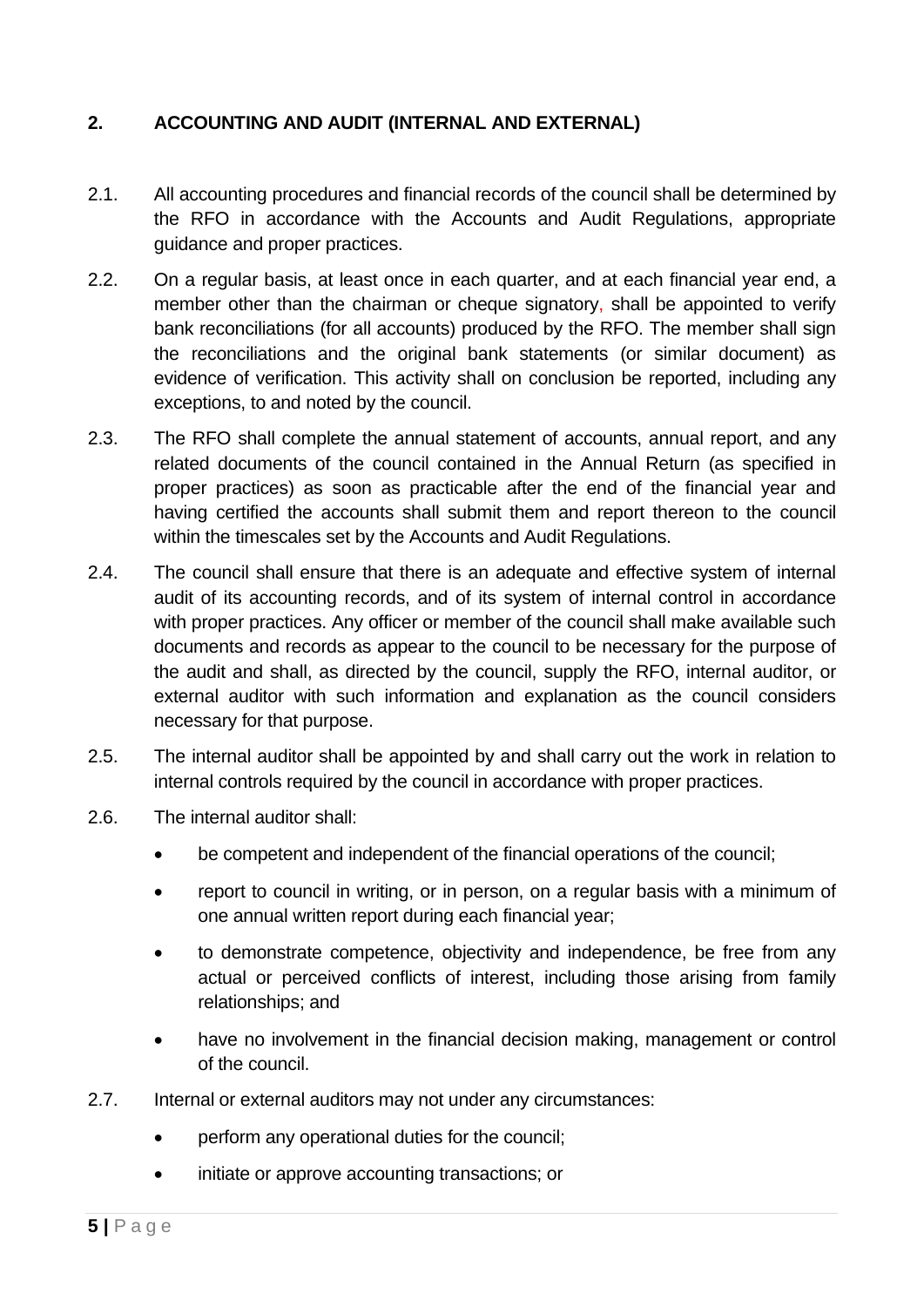- direct the activities of any council employee, except to the extent that such employees have been appropriately assigned to assist the internal auditor.
- 2.8. For the avoidance of doubt, in relation to internal audit the terms 'independent' and 'independence' shall have the same meaning as is described in proper practices.
- 2.9. The RFO shall make arrangements for the exercise of electors' rights in relation to the accounts including the opportunity to inspect the accounts, books, and vouchers and display or publish any notices and statements of account required by Audit Commission Act 1998, or any superseding legislation, and the Accounts and Audit Regulations.
- 2.10. The RFO shall, without undue delay, bring to the attention of all councillors any correspondence or report from internal or external auditors.

## <span id="page-5-0"></span>**3. ANNUAL ESTIMATES (BUDGET) AND FORWARD PLANNING**

- 3.1. East committee shall review its three-year forecast of revenue and capital receipts and payments. Having regard to the forecast, it shall thereafter formulate and submit proposals for the following year to the council not later than the end of (October) each year including any proposals for revising the forecast.
- 3.2. The RFO must each year, by no later than December, prepare detailed estimates of all receipts and payments including the use of reserves and all sources of funding for the following financial year in the form of a budget to be considered by the relevant committees and the council.
- 3.3. The council shall consider annual budget proposals in relation to the council's three year forecast of revenue and capital receipts and payments including recommendations for the use of reserves and sources of funding and update the forecast accordingly.
- 3.4. The council shall fix the precept (council tax requirement), and relevant basic amount of council tax to be levied for the ensuing financial year not later than by the end of January each year. The RFO shall issue the precept to the billing authority and shall supply each member with a copy of the approved annual budget.
- <span id="page-5-1"></span>3.5. The approved annual budget shall form the basis of financial control for the ensuing year.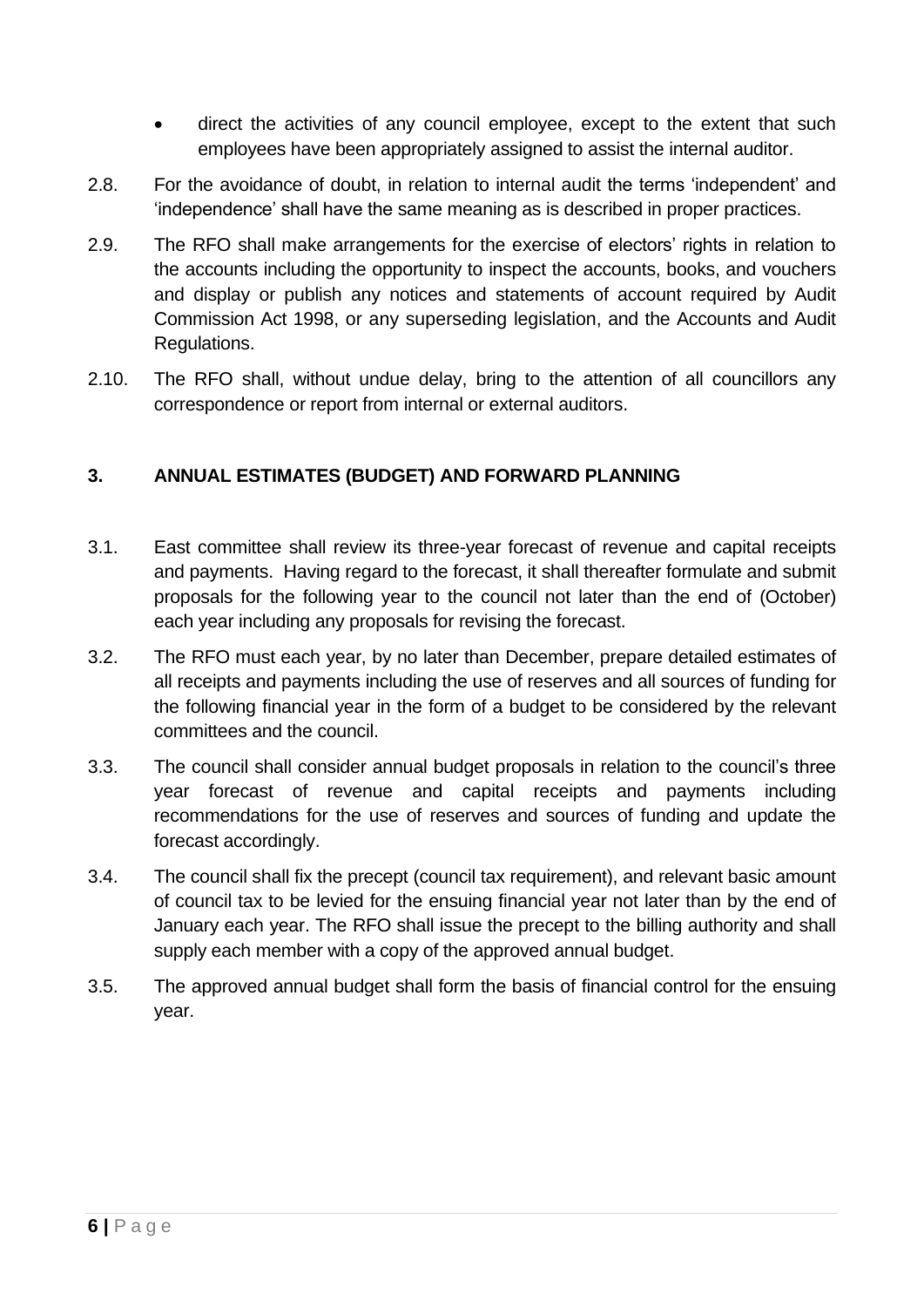# **4. BUDGETARY CONTROL AND AUTHORITY TO SPEND**

- 4.1. Expenditure on revenue items may be authorised up to the amounts included for that class of expenditure in the approved budget. This authority is to be determined by:
	- the council for all items over £5,000;
	- a duly delegated committee of the council for all revenue items greater than £1,000 up to £5,000 provided no expenditure exceeds the amount provided in the revenue budget other than by resolution of the council
	- the Clerk, for all revenue items up to  $£1,000$  provided no expenditure exceeds the amount provided in the revenue budget other than by resolution of the council.

Such authority is to be evidenced by a minute or by an authorisation slip duly signed by the Clerk, and where necessary also by the appropriate Chairman.

Contracts may not be disaggregated to avoid controls imposed by these regulations.

No expenditure may be authorised that will exceed the amount provided in the revenue budget for that class of expenditure other than by resolution of the council. During the budget year having considered fully the implications for public services, unspent and available amounts may be moved to other budget headings or to an earmarked reserve as appropriate ('virement').

This authority is to be determined by:

- The Council for all Virements over £1,000
- The Clerk for all Virements up to £1,000
- 4.2. Unspent provisions in the revenue or capital budgets for completed projects shall not be carried forward to a subsequent year other than the Chairmans budget which will be carried forward until the Annual meeting in May.
- 4.3. The salary budgets are to be reviewed at least annually in October for the following financial year and such review shall be evidenced by a hard copy schedule signed by the Clerk and the Chairman of Council or relevant committee. The RFO will inform committees of any changes impacting on their budget requirement for the coming year in good time.
- 4.4. In cases of extreme risk to the delivery of council services, the clerk may authorise revenue expenditure on behalf of the council which in the clerk's judgement it is necessary to carry out. Such expenditure includes repair, replacement or other work, whether or not there is any budgetary provision for the expenditure, subject to a limit of £5,000. The Clerk shall report such action to the chairman as soon as possible and to the council as soon as practicable thereafter.
- 4.5. No expenditure shall be authorised in relation to any capital project and no contract entered into or tender accepted involving capital expenditure unless the council is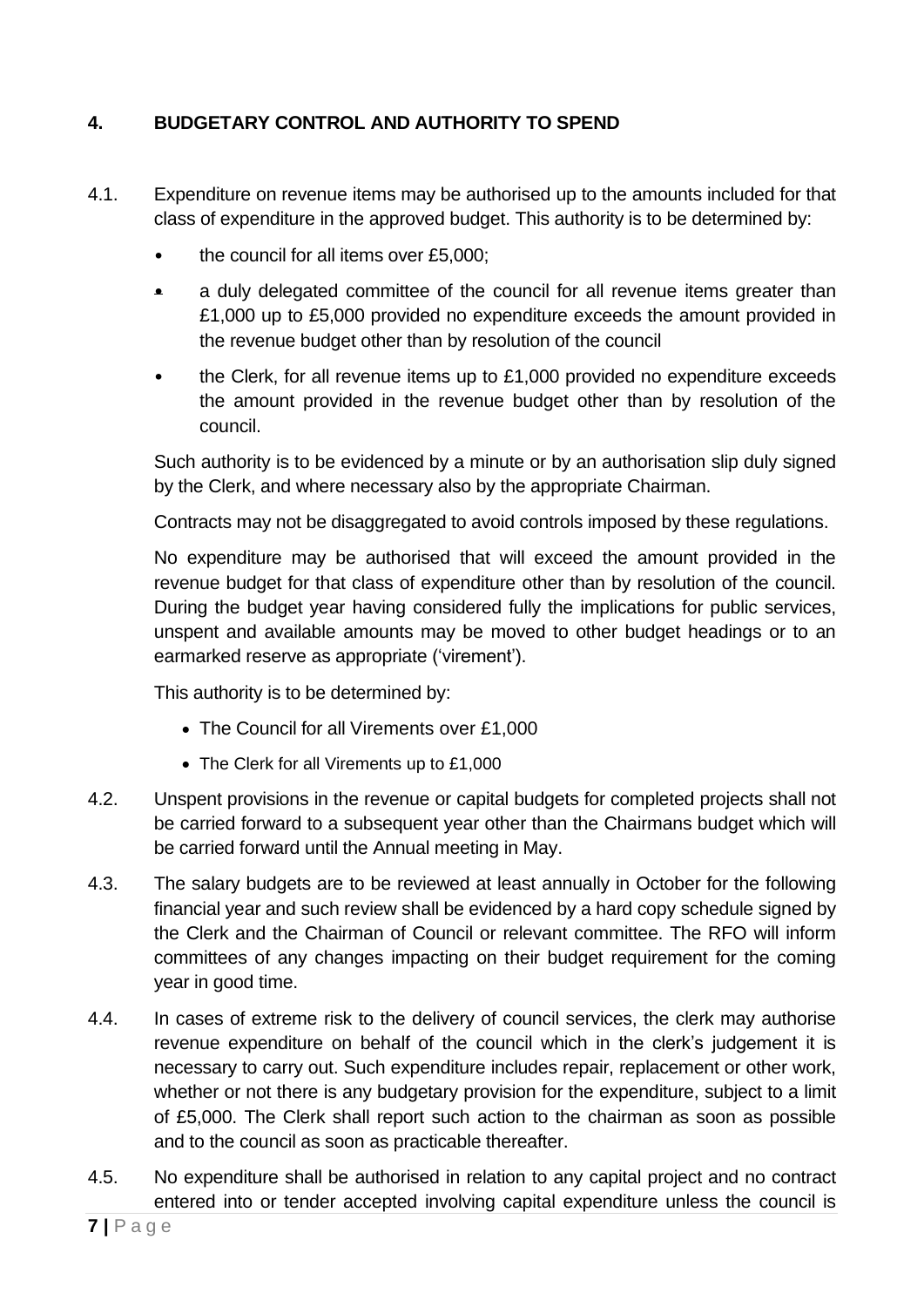satisfied that the necessary funds are available and the requisite borrowing approval has been obtained.

- 4.6. All capital works shall be administered in accordance with the council's standing orders and financial regulations relating to contracts.
- 4.7. The RFO shall regularly provide the council with a statement of receipts and payments to date under each head of the budgets, comparing actual expenditure to the appropriate date against that planned as shown in the budget. These statements are to be prepared at least at the end of each financial quarter and shall show explanations of material variances. For this purpose "material" shall be in excess of 15% of the budget subject to a minimum of £100.
- 4.8. Changes in earmarked reserves shall be approved by council as part of the budgetary control process.

## <span id="page-7-0"></span>**5. BANKING ARRANGEMENTS AND AUTHORISATION OF PAYMENTS**

- 5.1. The council's banking arrangements, including the bank mandate, shall be made by the RFO and approved by the council; banking arrangements may not be delegated to a committee. They shall be regularly reviewed for safety and efficiency.
- 5.2. The RFO shall prepare a schedule of payments forming part of the Agenda for the Meeting and present the schedule to council. The council shall review the schedule for compliance. The approved schedule shall be ruled off and initialled by the Chairman of the Meeting. A detailed list of all payments shall be disclosed within or as an attachment to the minutes of the meeting. Personal payments (including salaries, wages, expenses and any payment made in relation to the termination of a contract of employment) may be summarised to remove public access to any personal information.
- 5.3. All invoices for payment shall be examined, verified and certified by the RFO to confirm that the work, goods or services to which each invoice relates has been received, carried out, examined and represents expenditure previously approved by the council.
- 5.4. The RFO shall examine invoices for arithmetical accuracy and analyse them to the appropriate expenditure heading. The RFO shall take all steps to pay all invoices submitted, and which are in order, at the next available council meeting.
- 5.5. The Clerk and RFO shall have delegated authority to authorise the payment of items as detailed in the Purchase delegation policy. The Clerk shall have delegated authority outside of the purchase delegation policy to authorise payments only in the following circumstances:
	- a) Where Council or a committee has resolved the spend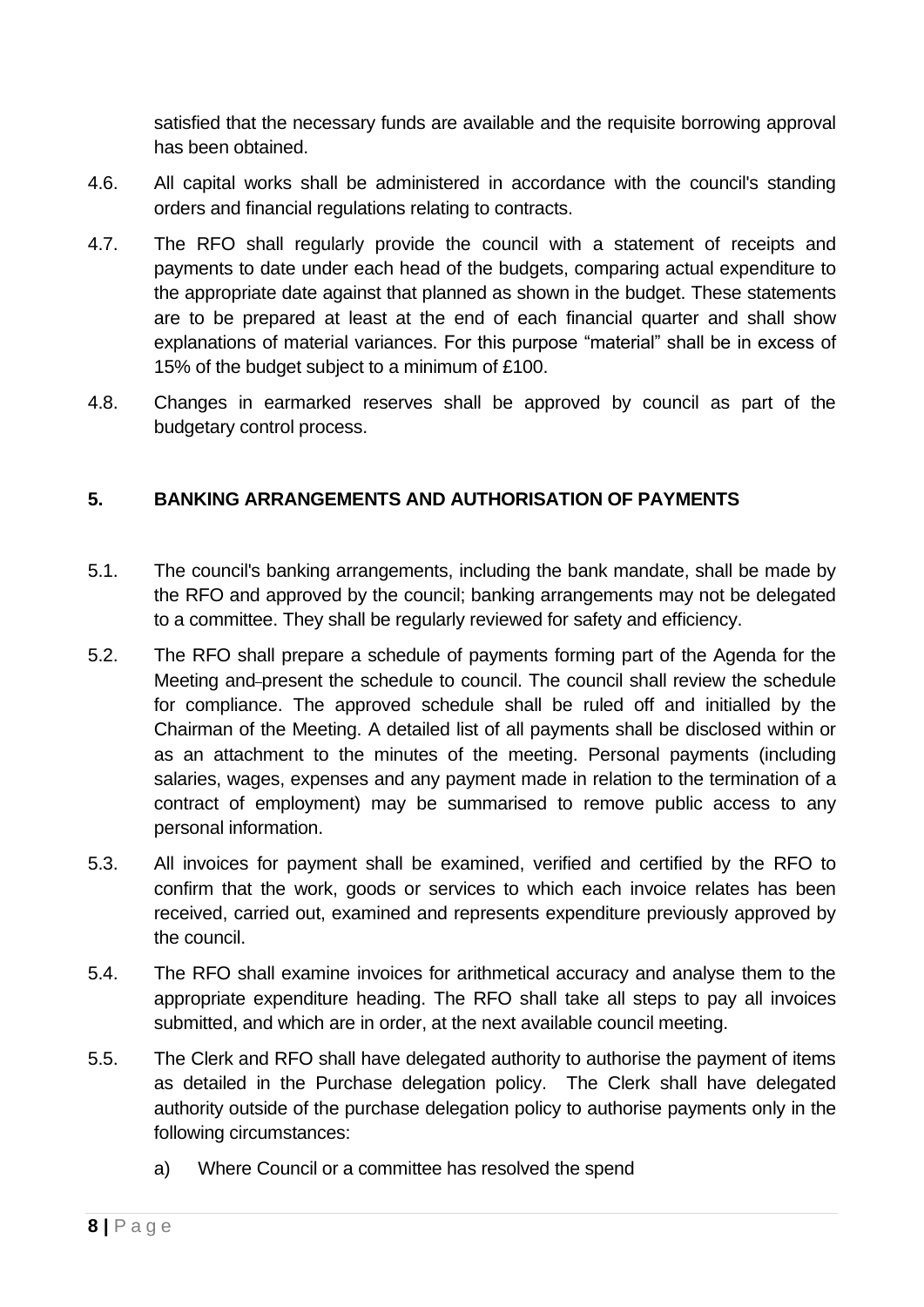- b) If a payment is necessary to avoid a charge to interest under the Late Payment of Commercial Debts (Interest) Act 1998, and the due date for payment is before the next scheduled Meeting of council, where the Clerk and RFO certify that there is no dispute or other reason to delay payment, provided that a list of such payments shall be submitted to the next appropriate meeting of council;
- c) An expenditure item authorised under 5.6 below (continuing contracts and obligations) provided that a list of such payments shall be submitted to the next appropriate meeting of council; or
- d) fund transfers within the councils banking arrangements up to the sum of £10,000, provided that a list of such payments shall be submitted to the next appropriate meeting of council.
- 5.6. For each financial year the Clerk and RFO shall draw up a list of due payments which arise on a regular basis as the result of a continuing contract, statutory duty, or obligation (such as but not exclusively) Salaries, PAYE and NI, Superannuation Fund and regular maintenance contracts and the like for which council may authorise payment for the year provided that the requirements of regulation 4.1 (Budgetary Controls) are adhered to, provided also that a list of such payments shall be submitted to the next appropriate meeting of council.
- 5.7. A record of regular payments made under 5.6 above shall be drawn up and be signed by two members on each and every occasion when payment is authorised thus controlling the risk of duplicated payments being authorised and / or made.
- 5.8. In respect of grants a duly authorised committee shall approve expenditure within any limits set by council and in accordance with any policy statement approved by council. Any Revenue or Capital Grant in excess of £5,000 shall before payment, be subject to ratification by resolution of the council.
- 5.9. Members are subject to the Code of Conduct that has been adopted by the council and shall comply with the Code and Standing Orders when a decision to authorise or instruct payment is made in respect of a matter in which they have a disclosable pecuniary or other interest, unless a dispensation has been granted.
- 5.10. The council will aim to rotate the duties of members in these Regulations so that onerous duties are shared out as evenly as possible over time.
- 5.11. Any changes in the recorded details of suppliers, such as bank account records, shall be approved by the Clerk.

# <span id="page-8-0"></span>**6. INSTRUCTIONS FOR THE MAKING OF PAYMENTS**

6.1. The council will make safe and efficient arrangements for the making of its payments.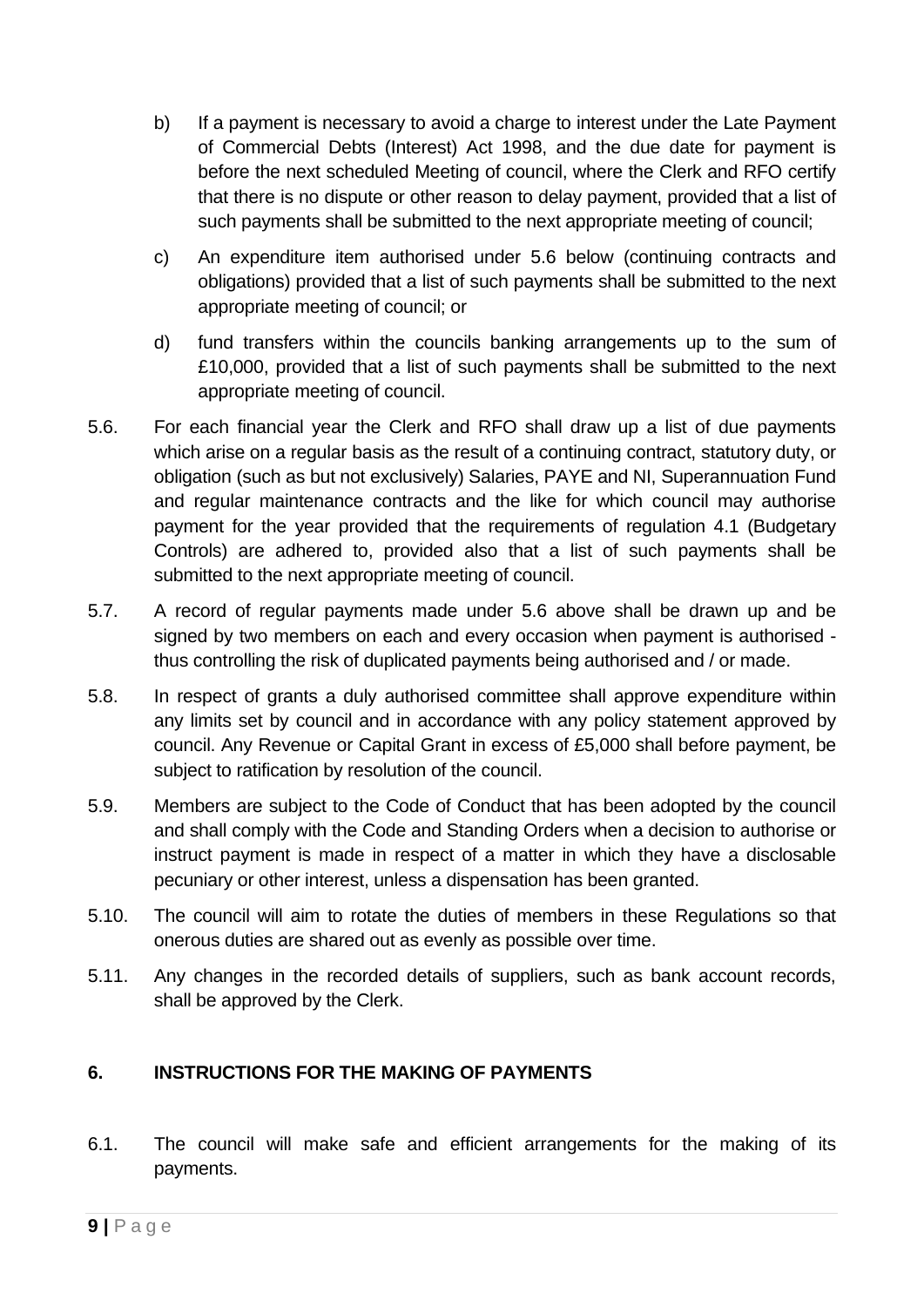- 6.2. Following authorisation under Financial Regulation 5 above, the council, a duly delegated committee or, if so delegated, the Clerk or RFO shall give instruction that a payment shall be made.
- 6.3. All payments shall be effected by BACS or CHAPS methods instructions to the council's bankers, or otherwise, in accordance with a resolution of council.
- 6.4. Cheques or orders for payment drawn on the bank account in accordance with the schedule as presented to council or committee shall be signed by two members of council and countersigned by the Clerk. A member who is a bank signatory, having a connection by virtue of family or business relationships with the beneficiary of a payment, should not, under normal circumstances, be a signatory to the payment in question.
- 6.5. To indicate agreement of the details shown on the order for payment with the counterfoil and the invoice or similar documentation.
- 6.6. Orders for payment shall not normally be presented for signature other than at a council or committee meeting (including immediately before or after such a meeting). Any signatures obtained away from such meetings shall be reported to the council at the next convenient meeting.
- 6.7. If thought appropriate by the council, payment for utility supplies (energy, telephone and water) and any National Non-Domestic Rates may be made by variable direct debit provided that the instructions are signed by two members and any payments are reported to council as made. The approval of the use of a variable direct debit shall be renewed by resolution of the council at least every two years.
- 6.8. If thought appropriate by the council, payment for certain items (principally salaries) may be made by banker's standing order provided that the instructions are signed, or otherwise evidenced by two members are retained and any payments are reported to council as made. The approval of the use of a banker's standing order shall be renewed by resolution of the council at least every two years.
- 6.9. The approval of the use of BACS or CHAPS shall be renewed by resolution of the council at least every two years.
- 6.10. Where a computer requires use of a personal identification number (PIN) or other password(s), for access to the council's records on that computer, a note shall be made of the PIN and Passwords and shall be handed to and retained by the Chairman of Council in a sealed dated envelope. This envelope may not be opened other than in the presence of two other councillors. After the envelope has been opened, in any circumstances, the PIN and / or passwords shall be changed as soon as practicable. The fact that the sealed envelope has been opened, in whatever circumstances, shall be reported to all members immediately and formally to the next available meeting of the council. This will not be required for a member's personal computer used only for remote authorisation of bank payments.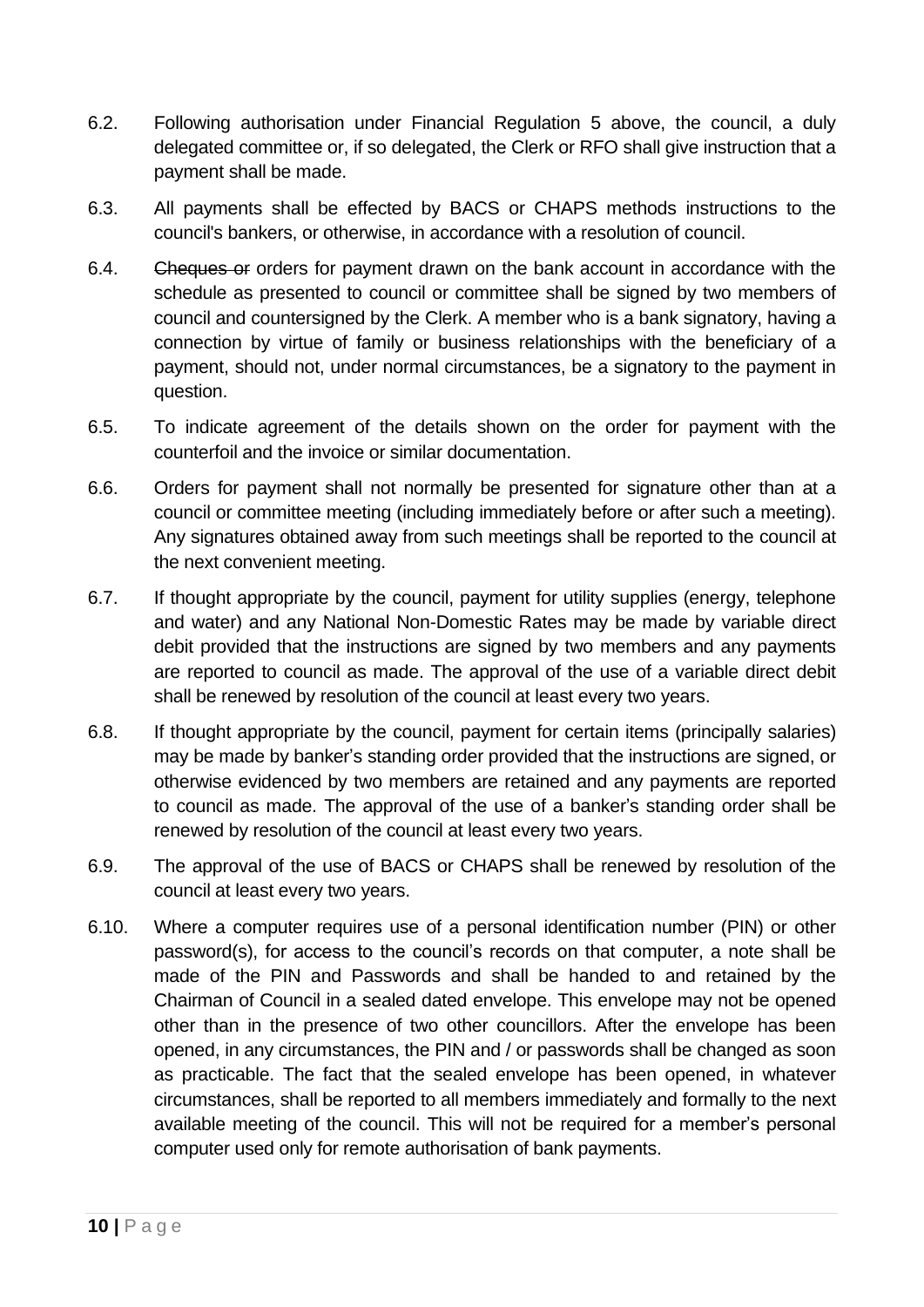- 6.11. No employee or councillor shall disclose any PIN or password, relevant to the working of the council or its bank accounts, to any person not authorised in writing by the council or a duly delegated committee.
- 6.12. Regular back-up copies of the records on any computer shall be made and shall be stored securely away from the computer in question, and preferably off site.
- 6.13. The council, and any members using computers for the council's financial business, shall ensure that anti-virus, anti-spyware and firewall software with automatic updates, together with a high level of security, is used.
- 6.14. Where internet banking arrangements are made with any bank, the RFO shall be appointed as the Service Administrator. The bank mandate approved by the council shall identify a number of councillors who will be authorised to approve transactions on those accounts. The bank mandate will state clearly the amounts of payments that can be instructed by the use of the Service Administrator alone, or by the Service Administrator with a stated number of approvals.
- 6.15. Access to any internet banking accounts will be directly to the access page (which may be saved under "favourites"), and not through a search engine or e-mail link. Remembered or saved passwords facilities must not be used on any computer used for council banking work. Breach of this Regulation will be treated as a very serious matter under these regulations.
- 6.16. Changes to account details for suppliers, which are used for internet banking may only be changed on written hard copy notification by the supplier and supported by hard copy authority for change signed by the RFO and Chairman. A programme of regular checks of standing data with suppliers will be followed.
- 6.17. Any Debit Card issued for use will be specifically restricted to the RFO and Clerk and administrators within the limits of the purchase delegation policy and will also be restricted to a single transaction maximum value of £1,000 unless authorised by council or finance committee in writing before any order is placed.
- 6.18. A pre-paid debit card may be issued to employees with varying limits. These limits will be set by the council. Transactions and purchases made will be reported to the council and authority for topping-up shall be at the discretion of the council.
- 6.19. Any corporate credit card or trade card account opened by the council will be specifically restricted to use by the RFO and Clerk and shall be subject to automatic payment in full at each month-end. Personal credit or debit cards of members or staff shall not be used under any circumstances.
- 6.20. The RFO may provide petty cash to officers for the purpose of defraying operational and other expenses. Vouchers for payments made shall be forwarded to the RFO with a claim for reimbursement.
	- a) The RFO shall maintain a petty cash float of £200 for the purpose of defraying operational and other expenses. Vouchers for payments made from petty cash shall be kept to substantiate the payment.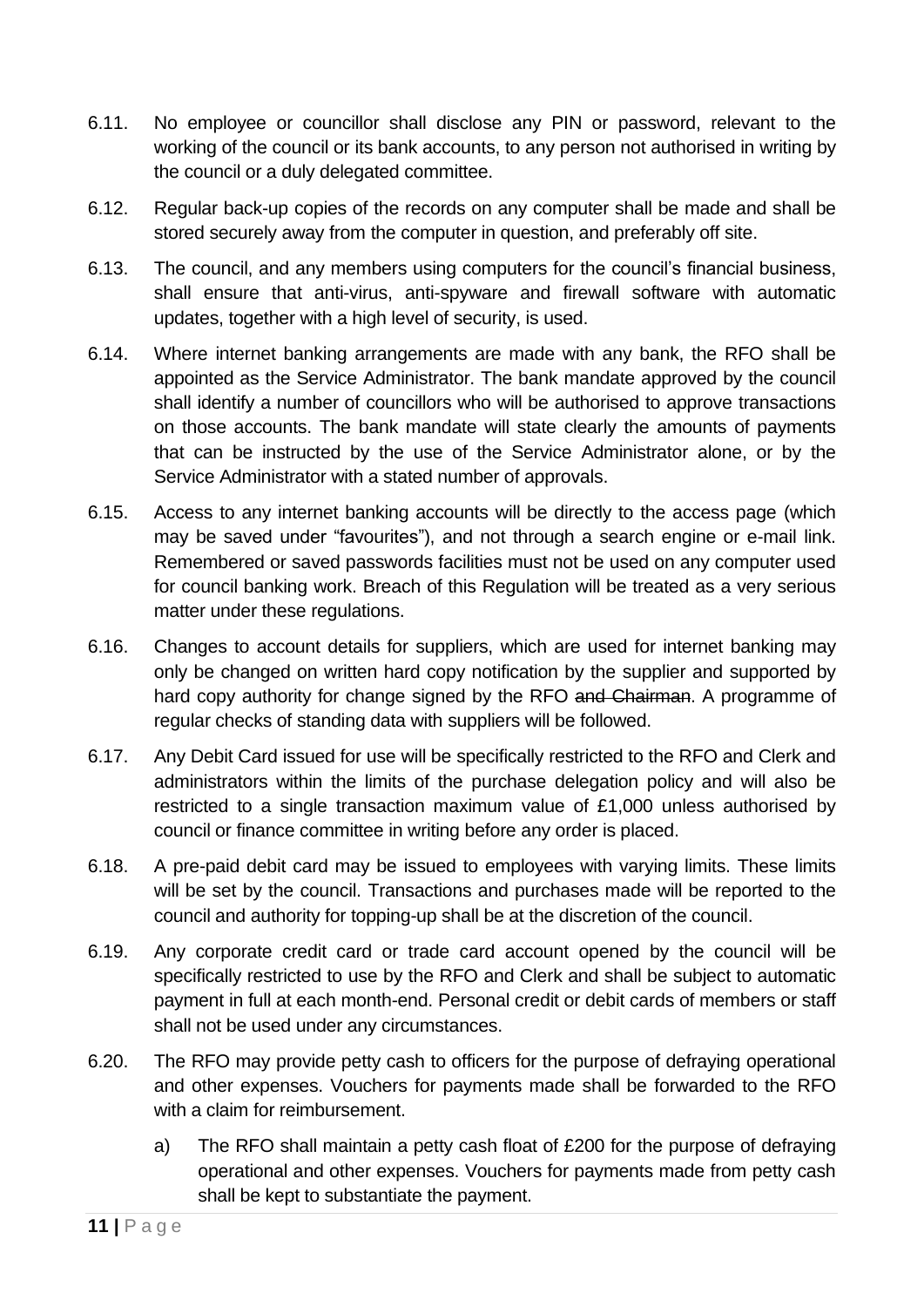- b) Income received must not be paid into the petty cash float but must be separately banked, as provided elsewhere in these regulations.
- c) Payments to maintain the petty cash float shall be shown separately on the schedule of payments presented to council under 5.2 above.

## <span id="page-11-0"></span>**7. PAYMENT OF SALARIES**

- 7.1. As an employer, the council shall make arrangements to meet fully the statutory requirements placed on all employers by PAYE and National Insurance legislation. The payment of all salaries shall be made in accordance with payroll records and the rules of PAYE and National Insurance currently operating, and salary rates shall be as agreed by council, or duly delegated committee.
- 7.2. Payment of salaries and payment of deductions from salary such as may be required to be made for tax, national insurance and pension contributions, or similar statutory or discretionary deductions must be made in accordance with the payroll records and on the appropriate dates stipulated in employment contracts, provided that each payment is reported to the next available council meeting, as set out in these regulations above.
- 7.3. No changes shall be made to any employee's pay, emoluments, or terms and conditions of employment without the prior consent of the council.
- 7.4. Each and every payment to employees of net salary and to the appropriate creditor of the statutory and discretionary deductions shall be recorded in a separate confidential record (confidential cash book). This confidential record is not open to inspection or review (under the Freedom of Information Act 2000 or otherwise) other than:
	- a) by any councillor who can demonstrate a need to know;
	- b) by the internal auditor;
	- c) by the external auditor; or
	- d) by any person authorised under Audit Commission Act 1998, or any superseding legislation.
- 7.5. The total of such payments in each calendar month shall be reported with all other payments as made as may be required under these Financial Regulations, to ensure that only payments due for the period have actually been paid.
- 7.6. An effective system of personal performance management should be maintained for the senior officers.
- 7.7. Any termination payments shall be supported by a clear business case and reported to the council. Termination payments shall only be authorised by council.
- 7.8. Before employing interim staff the council must consider a full business case.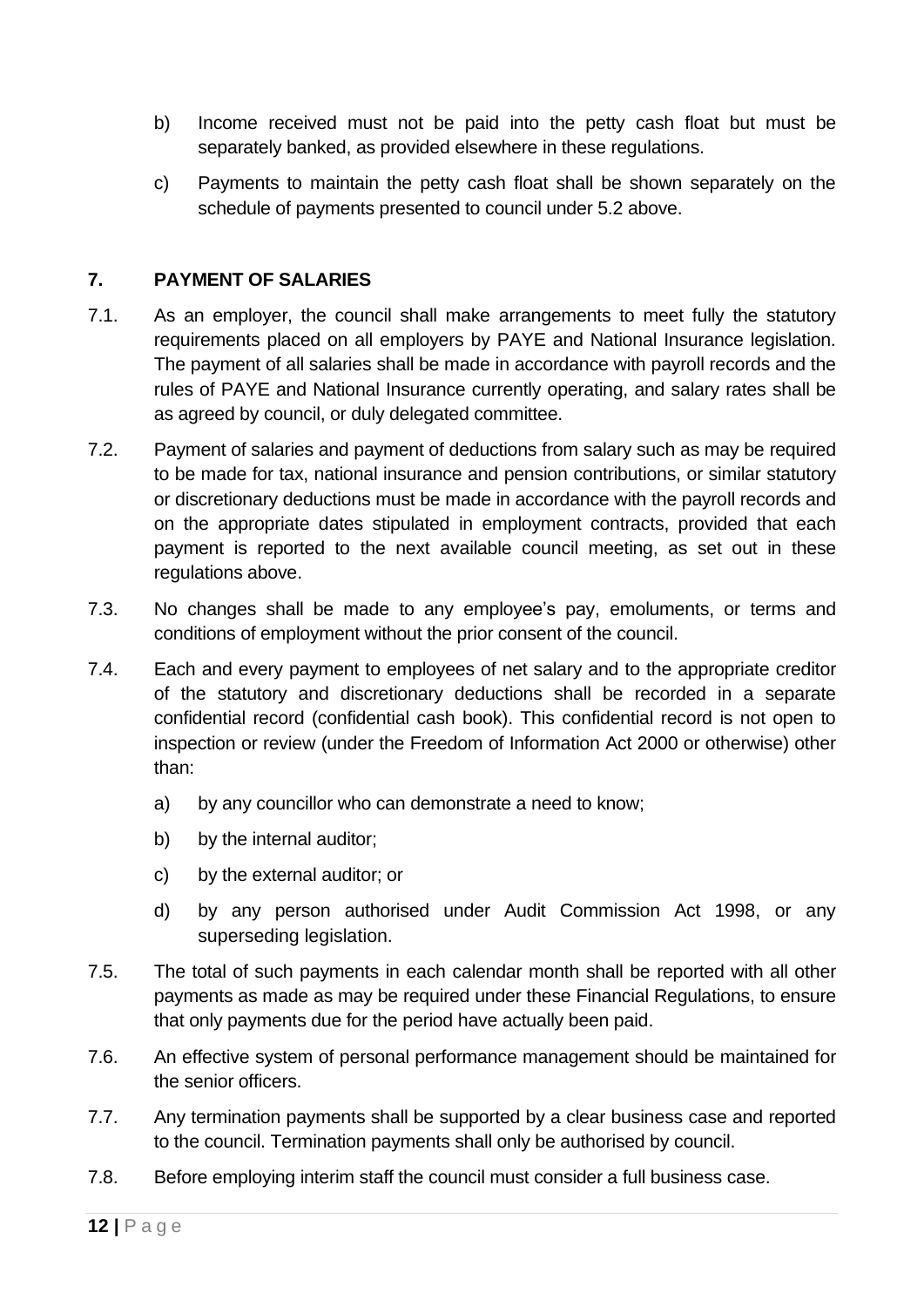# <span id="page-12-0"></span>**8. LOANS AND INVESTMENTS**

- 8.1. All borrowings shall be effected in the name of the council, after obtaining any necessary borrowing approval. Any application for borrowing approval shall be approved by Council as to terms and purpose. The application for borrowing approval, and subsequent arrangements for the loan shall only be approved by full council.
- 8.2. Any financial arrangement which does not require formal borrowing approval from the Secretary of State/Welsh Assembly Government (such as Hire Purchase or Leasing of tangible assets) shall be subject to approval by the full council. In each case a report in writing shall be provided to council in respect of value for money for the proposed transaction.
- 8.3. The council will arrange with the council's banks and investment providers for the sending of a copy of each statement of account to the Chairman of the council at the same time as one is issued to the Clerk or RFO.
- 8.4. All loans and investments shall be negotiated in the name of the council and shall be for a set period in accordance with council policy.
- 8.5. The council shall consider the need for an Investment Strategy and Policy which, if drawn up, shall be in accordance with relevant regulations, proper practices and guidance. Any Strategy and Policy shall be reviewed by the council at least annually.
- 8.6. All investments of money under the control of the council shall be in the name of the council.
- 8.7. All investment certificates and other documents relating thereto shall be retained in the custody of the RFO.
- 8.8. Payments in respect of short term or long term investments, including transfers between bank accounts held in the same bank, or branch, shall be made in accordance with Regulation 5 (Authorisation of payments) and Regulation 6 (Instructions for payments).

#### <span id="page-12-1"></span>**9. INCOME**

- 9.1. The collection of all sums due to the council shall be the responsibility of and under the supervision of the RFO.
- 9.2. Particulars of all charges to be made for work done, services rendered or goods supplied shall be agreed annually by the council, notified to the RFO and the RFO shall be responsible for the collection of all accounts due to the council.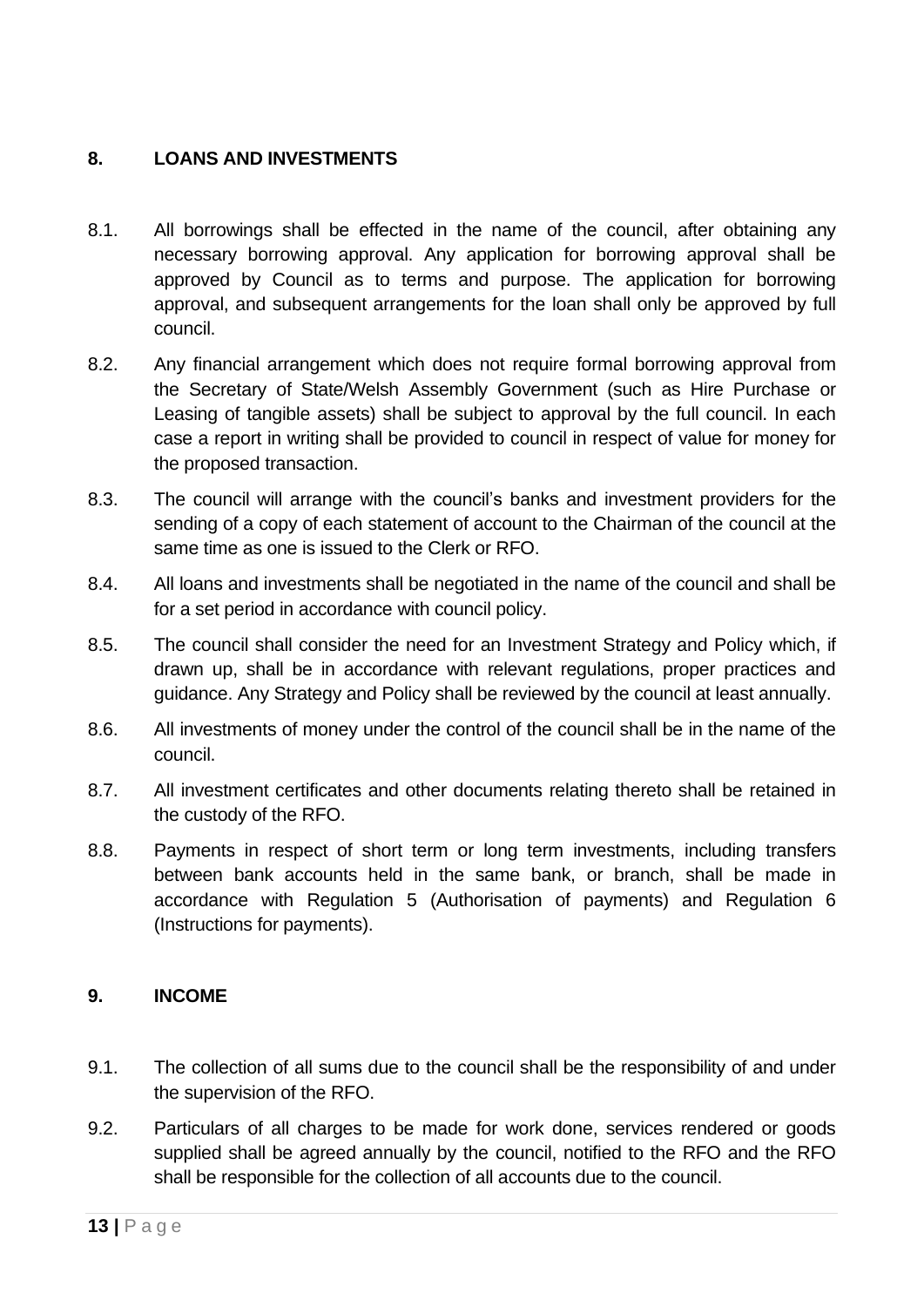- 9.3. The council will review all fees and charges at least annually, following a report of the Clerk.
- 9.4. Any sums found to be irrecoverable and any bad debts shall be reported to the council and shall be written off in the year.
- 9.5. All sums received on behalf of the council shall be banked intact as directed by the RFO. In all cases, all receipts shall be deposited with the council's bankers with such frequency as the RFO considers necessary.
- 9.6. The origin of each receipt shall be entered on the paying-in slip.
- 9.7. Personal cheques shall not be cashed out of money held on behalf of the council.
- 9.8. The RFO shall promptly complete any VAT Return that is required. Any repayment claims due in accordance with VAT Act 1994 section 33 shall be made at least annually coinciding with the financial year end.
- 9.9. Where any significant sums of cash are regularly received by the council, the RFO shall take such steps as are agreed by the council to ensure that more than one person is present when the cash is counted in the first instance, that there is a reconciliation to some form of control such as ticket issues, and that appropriate care is taken in the security and safety of individuals banking such cash.
- 9.10. Any income arising which is the property of a charitable trust shall be paid into a charitable bank account. Instructions for the payment of funds due from the charitable trust to the council (to meet expenditure already incurred by the authority) will be given by the Managing Trustees of the charity meeting separately from any council meeting (see also Regulation 16 below).

#### <span id="page-13-0"></span>**10. ORDERS FOR WORK, GOODS AND SERVICES**

- 10.1. An official order or letter shall be issued for all work, goods and services unless a formal contract is to be prepared or an official order would be inappropriate. Copies of orders shall be retained.
- 10.2. Order books shall be controlled by the RFO.
- 10.3. All members and officers are responsible for obtaining value for money at all times. An officer issuing an official order shall ensure as far as reasonable and practicable that the best available terms are obtained in respect of each transaction, usually by obtaining three or more quotations or estimates from appropriate suppliers, subject to any *de minimis* provisions in Regulation 11.1 below.
- 10.4. A member may not issue an official order or make any contract on behalf of the council.
- 10.5. The officer using delegated authority shall verify the lawful nature of any proposed purchase before the issue of any order, and in the case of new or infrequent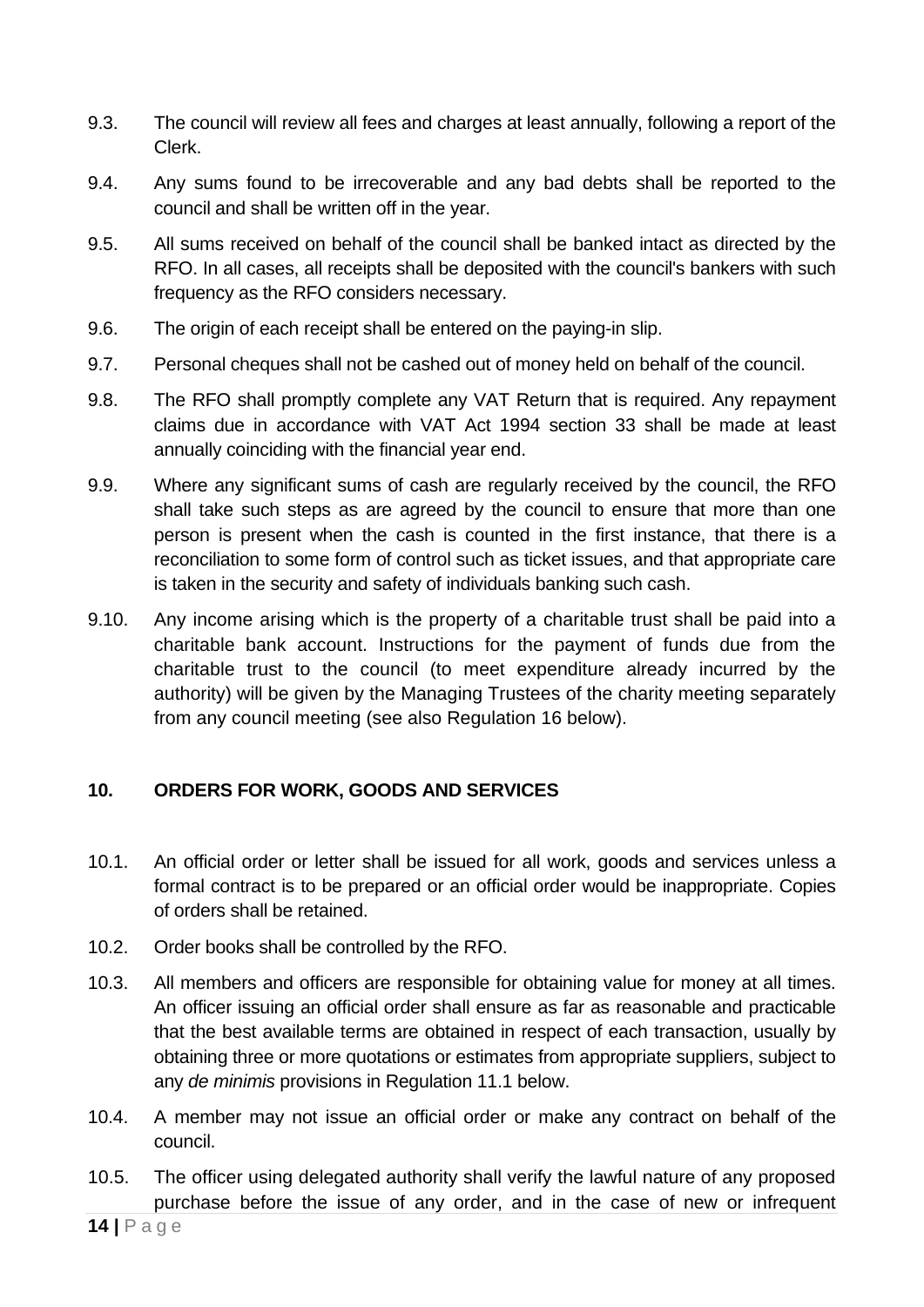purchases or payments, the RFO shall ensure that the statutory authority shall be reported to the meeting at which the order is approved so that the minutes can record the power being used.

## <span id="page-14-0"></span>**11. CONTRACTS**

- 11.1. Procedures as to contracts are laid down as follows:
	- a. Every contract shall comply with these financial regulations, and no exceptions shall be made otherwise than in an emergency provided that this regulation need not apply to contracts which relate to items (i) to (vi) below:
		- i. for the supply of gas, electricity, water, sewerage and telephone services;
		- ii. for specialist services such as are provided by legal professionals acting in disputes;
		- iii. for work to be executed or goods or materials to be supplied which consist of repairs to or parts for existing machinery or equipment or plant;
		- iv. for work to be executed or goods or materials to be supplied which constitute an extension of an existing contract by the council;
		- v. for additional audit work of the external auditor up to an estimated value of £500 (in excess of this sum the Clerk and RFO shall act after consultation with the Chairman and Vice Chairman of council); and
		- vi. for goods or materials proposed to be purchased which are proprietary articles and / or are only sold at a fixed price.
	- b. Where the council intends to procure or award a public supply contract, public service contract or public works contract as defined by The Public Contracts Regulations 2015 ("the Regulations") which is valued at £25,000 or more, the council shall comply with the relevant requirements of the Regulations<sup>2</sup>.
	- c. The full requirements of The Regulations, as applicable, shall be followed in respect of the tendering and award of a public supply contract, public service contract or public works contract which exceed thresholds in The Regulations set by the Public Contracts Directive 2014/24/EU (which may change from time to time) $3$ .
	- d. When applications are made to waive financial regulations relating to contracts to enable a price to be negotiated without competition the reason shall be embodied in a recommendation to the council.

<sup>&</sup>lt;sup>2</sup> The Regulations require councils to use the Contracts Finder website to advertise contract opportunities, set out the procedures to be followed in awarding new contracts and to publicise the award of new contracts <sup>3</sup> Thresholds currently applicable are:

a. For public supply and public service contracts 209,000 Euros (£181,302)

b. For public works contracts 5,225,000 Euros (£4,551,413)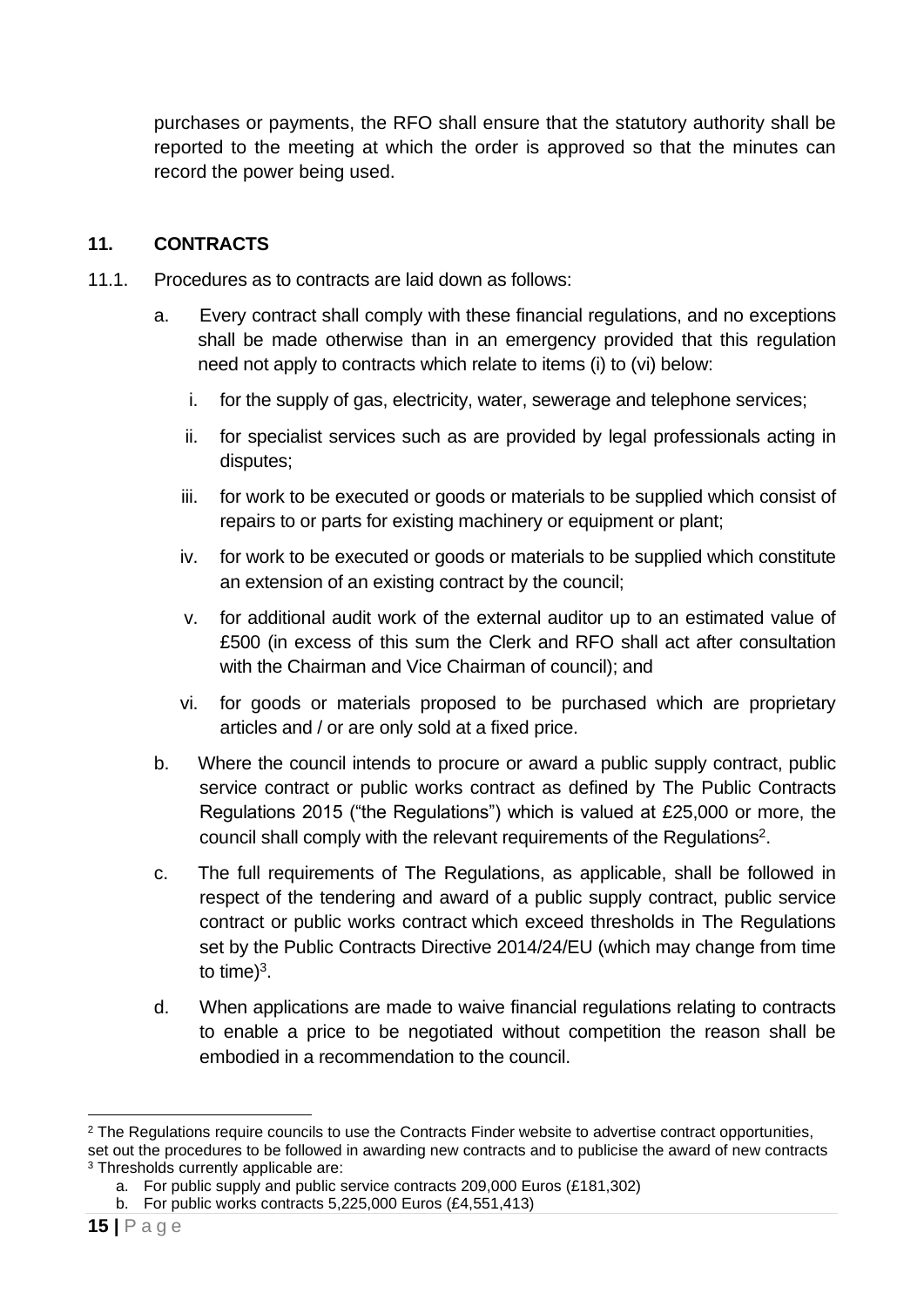- e. Such invitation to tender shall state the general nature of the intended contract and the Clerk shall obtain the necessary technical assistance to prepare a specification in appropriate cases. The invitation shall in addition state that tenders must be addressed to the Clerk in the ordinary course of post. Each tendering firm shall be supplied with a specifically marked envelope in which the tender is to be sealed and remain sealed until the prescribed date for opening tenders for that contract.
- f. All sealed tenders shall be opened at the same time on the prescribed date by the Clerk in the presence of at least one member of council.
- g. Any invitation to tender issued under this regulation shall be subject to Standing Orders 18 and shall refer to the terms of the Bribery Act 2010.
- h. When it is to enter into a contract of less than £25,000 in value for the supply of goods or materials or for the execution of works or specialist services other than such goods, materials, works or specialist services as are excepted as set out in paragraph (a) the Clerk shall obtain 3 quotations (priced descriptions of the proposed supply); where the value is below £3,000 and above £100 the Clerk or RFO shall strive to obtain 3 estimates. Otherwise, Regulation 10.3 above shall apply.
	- i. The council shall not be obliged to accept the lowest or any tender, quote or estimate.
	- j. Should it occur that the council, or duly delegated committee, does not accept any tender, quote or estimate, the work is not allocated and the council requires further pricing, provided that the specification does not change, no person shall be permitted to submit a later tender, estimate or quote who was present when the original decision making process was being undertaken.

## <span id="page-15-0"></span>**12. PAYMENTS UNDER CONTRACTS FOR BUILDING OR OTHER CONSTRUCTION WORKS**

- 12.1. Payments on account of the contract sum shall be made within the time specified in the contract by the RFO upon authorised certificates of the architect or other consultants engaged to supervise the contract (subject to any percentage withholding as may be agreed in the particular contract).
- 12.2. Where contracts provide for payment by instalments the RFO shall maintain a record of all such payments. In any case where it is estimated that the total cost of work carried out under a contract, excluding agreed variations, will exceed the contract sum of 5% or more a report shall be submitted to the council.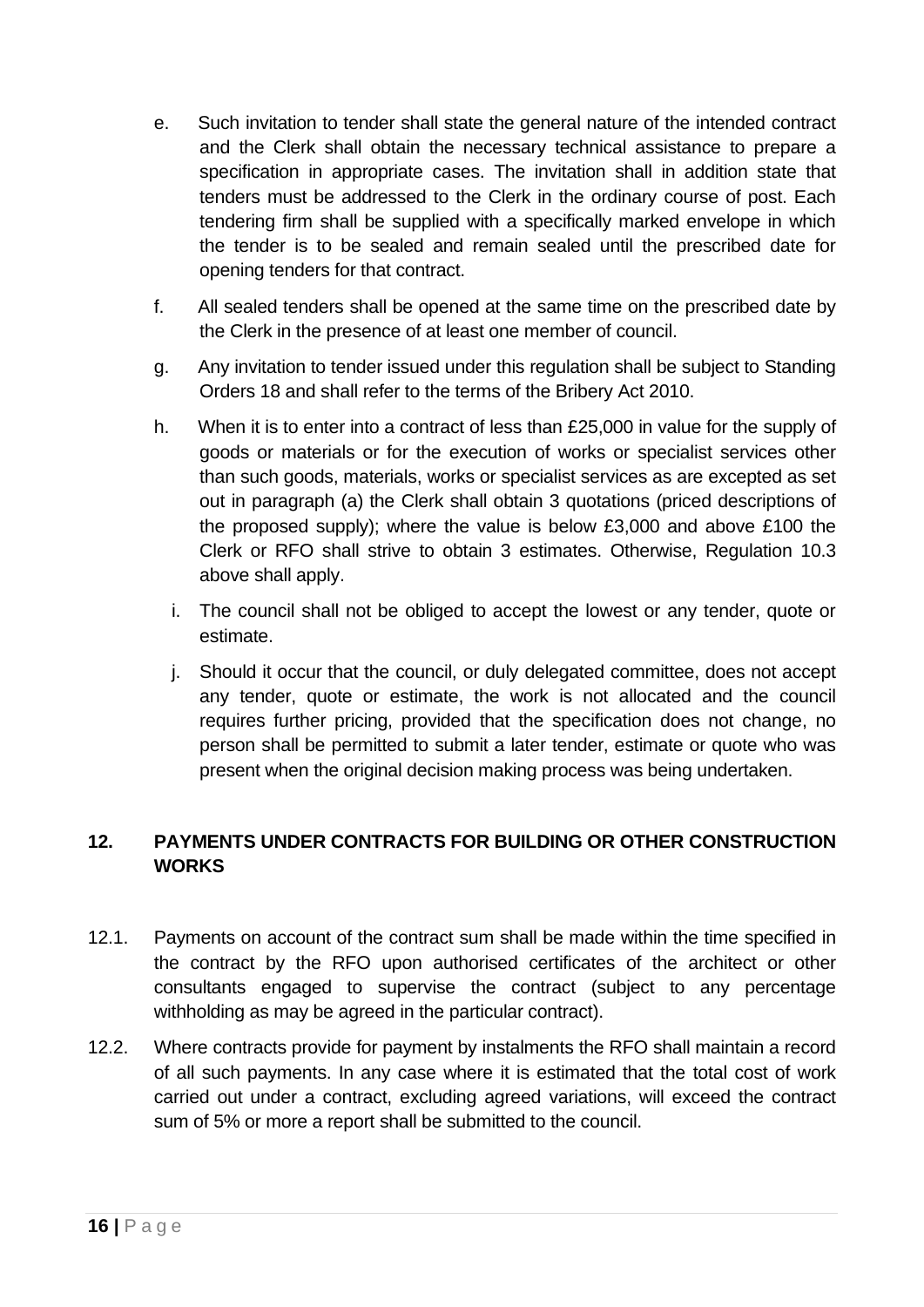12.3. Any variation to a contract or addition to or omission from a contract must be approved by the council and Clerk to the contractor in writing, the council being informed where the final cost is likely to exceed the financial provision.

#### <span id="page-16-0"></span>**13. STORES AND EQUIPMENT**

- 13.1. The officer in charge of each section shall be responsible for the care and custody of stores and equipment in that section.
- 13.2. Delivery notes shall be obtained in respect of all goods received into store or otherwise delivered and goods must be checked as to order and quality at the time delivery is made.
- 13.3. Stocks shall be kept at the minimum levels consistent with operational requirements.
- 13.4. The RFO shall be responsible for periodic checks of stocks and stores at least annually.

## <span id="page-16-1"></span>**14. ASSETS, PROPERTIES AND ESTATES**

- 14.1. The Clerk shall make appropriate arrangements for the custody of all title deeds and Land Registry Certificates of properties held by the council. The RFO shall ensure a record is maintained of all properties held by the council, recording the location, extent, plan, reference, purchase details, nature of the interest, tenancies granted, rents payable and purpose for which held in accordance with Accounts and Audit Regulations.
- 14.2. No tangible moveable property shall be purchased or otherwise acquired, sold, leased or otherwise disposed of, without the authority of the council, together with any other consents required by law, save where the estimated value of any one item of tangible movable property does not exceed £250.
- 14.3. No real property (interests in land) shall be sold, leased or otherwise disposed of without the authority of the council, together with any other consents required by law. In each case a report in writing shall be provided to council in respect of valuation and surveyed condition of the property (including matters such as planning permissions and covenants) together with a proper business case (including an adequate level of consultation with the electorate).
- 14.4. No real property (interests in land) shall be purchased or acquired without the authority of the full council. In each case a report in writing shall be provided to council in respect of valuation and surveyed condition of the property (including matters such as planning permissions and covenants) together with a proper business case (including an adequate level of consultation with the electorate).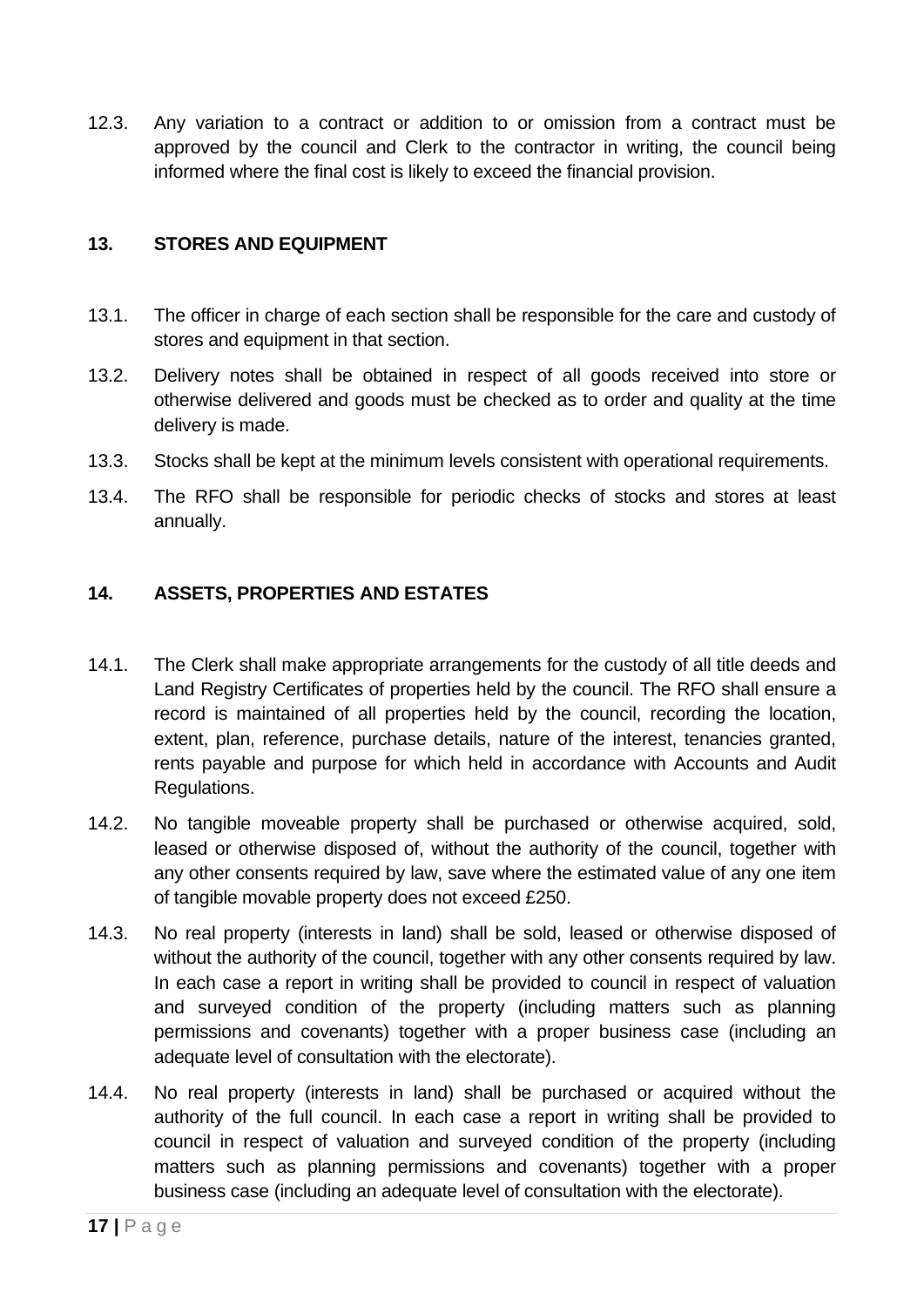- 14.5. Subject only to the limit set in Regulation 14.2 above, no tangible moveable property shall be purchased or acquired without the authority of the full council. In each case a report in writing shall be provided to council with a full business case.
- 14.6. The RFO shall ensure that an appropriate and accurate Register of Assets and Investments is kept up to date. The continued existence of tangible assets shown in the Register shall be verified at least annually, possibly in conjunction with a health and safety inspection of assets.

# <span id="page-17-0"></span>**15. INSURANCE**

- 15.1. Following the annual risk assessment (per Regulation 17), the RFO shall effect all insurances and negotiate all claims on the council's insurers in consultation with the Clerk.
- 15.2. The Clerk shall give prompt notification to the RFO of all new risks, properties or vehicles which require to be insured and of any alterations affecting existing insurances.
- 15.3. The RFO shall keep a record of all insurances effected by the council and the property and risks covered thereby and annually review it.
- 15.4. The RFO shall be notified of any loss liability or damage or of any event likely to lead to a claim and shall report these to council at the next available meeting.
- 15.5. All appropriate members and employees of the council shall be included in a suitable form of security or fidelity guarantee insurance which shall cover the maximum risk exposure as determined annually by the council, or duly delegated committee.

# <span id="page-17-1"></span>**16. CHARITIES**

16.1. Where the council is sole managing trustee of a charitable body the Clerk and RFO shall ensure that separate accounts are kept of the funds held on charitable trusts and separate financial reports made in such form as shall be appropriate, in accordance with Charity Law and legislation, or as determined by the Charity Commission. The Clerk and RFO shall arrange for any audit or independent examination as may be required by Charity Law or any Governing Document.

# <span id="page-17-2"></span>**17. RISK MANAGEMENT**

17.1. The council is responsible for putting in place arrangements for the management of risk. The Clerk shall prepare, for approval by the council, risk management policy statements in respect of all activities of the council. Risk policy statements and consequential risk management arrangements shall be reviewed by the council at least annually.